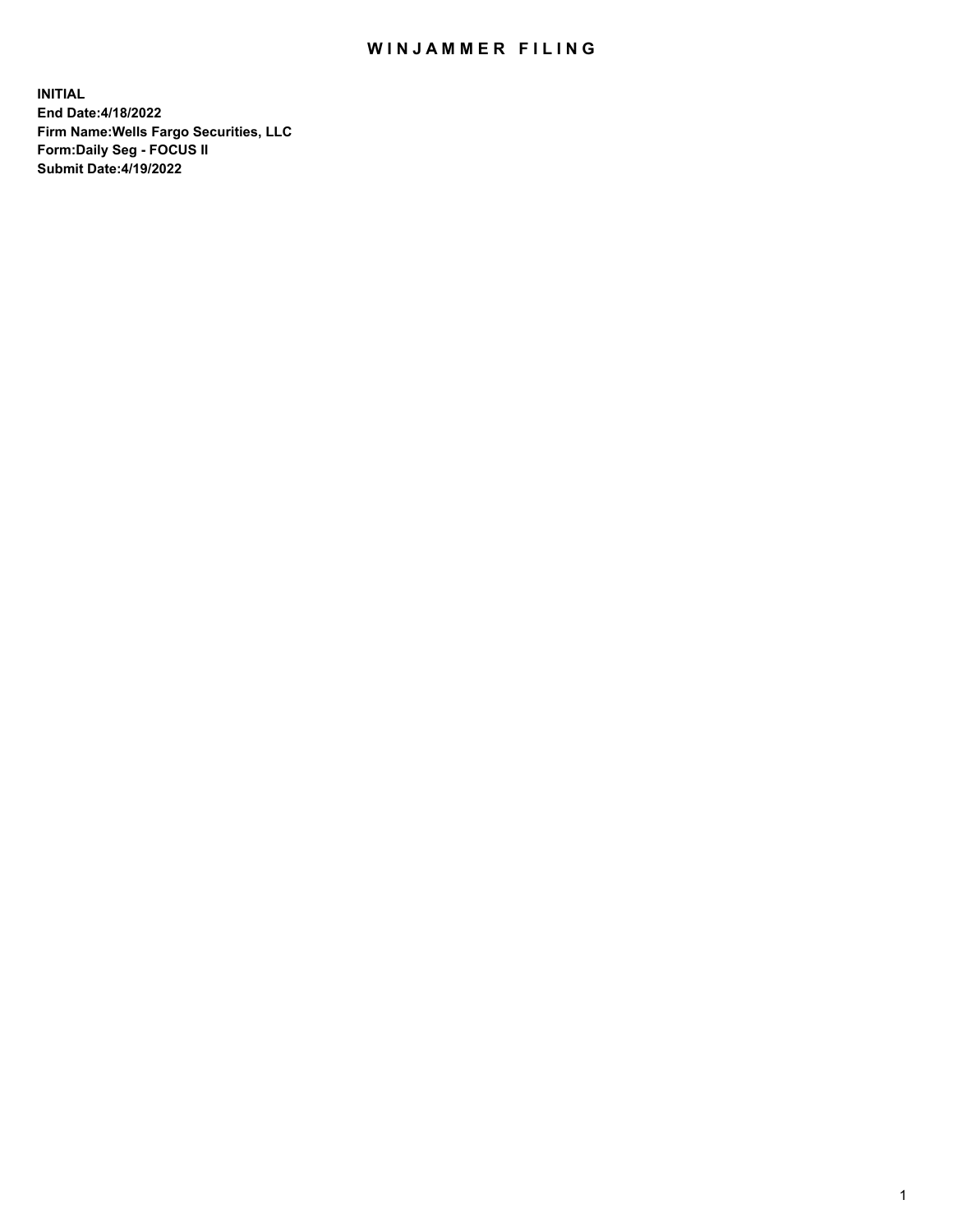**INITIAL End Date:4/18/2022 Firm Name:Wells Fargo Securities, LLC Form:Daily Seg - FOCUS II Submit Date:4/19/2022 Daily Segregation - Cover Page**

| Name of Company                                                                                                                                                                                                                                                                                                                | <b>Wells Fargo Securities LLC</b>                          |
|--------------------------------------------------------------------------------------------------------------------------------------------------------------------------------------------------------------------------------------------------------------------------------------------------------------------------------|------------------------------------------------------------|
| <b>Contact Name</b>                                                                                                                                                                                                                                                                                                            | <b>James Gnall</b>                                         |
| <b>Contact Phone Number</b>                                                                                                                                                                                                                                                                                                    | 917-699-6822                                               |
| <b>Contact Email Address</b>                                                                                                                                                                                                                                                                                                   | james.w.gnall@wellsfargo.com                               |
| FCM's Customer Segregated Funds Residual Interest Target (choose one):<br>a. Minimum dollar amount: ; or<br>b. Minimum percentage of customer segregated funds required:% ; or<br>c. Dollar amount range between: and; or<br>d. Percentage range of customer segregated funds required between:% and%.                         | 105,000,000<br><u>0</u><br>0 <sub>0</sub><br>00            |
| FCM's Customer Secured Amount Funds Residual Interest Target (choose one):<br>a. Minimum dollar amount: ; or<br>b. Minimum percentage of customer secured funds required:%; or<br>c. Dollar amount range between: and; or<br>d. Percentage range of customer secured funds required between:% and%.                            | 30,000,000<br><u>0</u><br>0 <sub>0</sub><br>0 <sub>0</sub> |
| FCM's Cleared Swaps Customer Collateral Residual Interest Target (choose one):<br>a. Minimum dollar amount: ; or<br>b. Minimum percentage of cleared swaps customer collateral required:% ; or<br>c. Dollar amount range between: and; or<br>d. Percentage range of cleared swaps customer collateral required between:% and%. | 355,000,000<br><u>0</u><br>00<br>00                        |

Attach supporting documents CH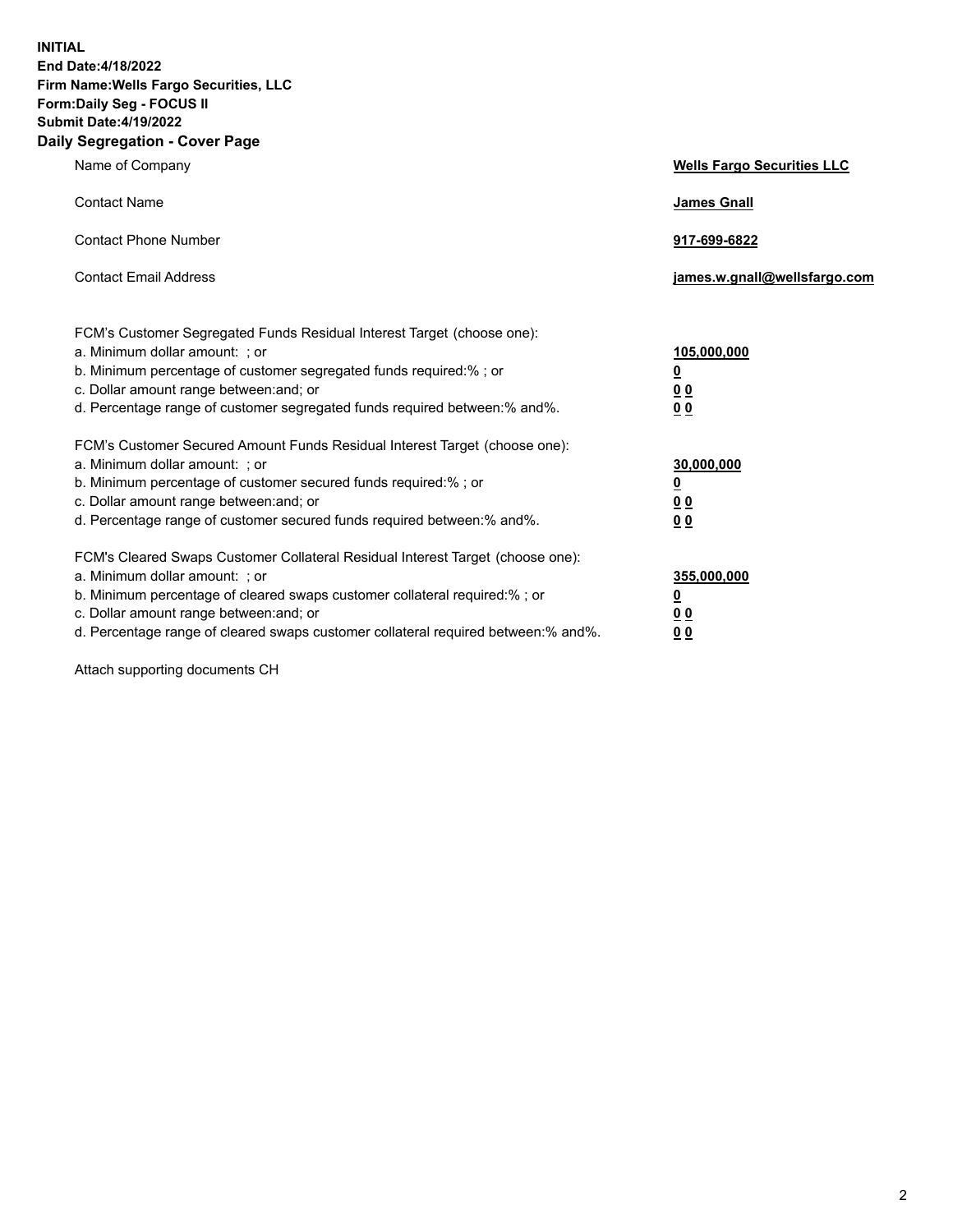**INITIAL End Date:4/18/2022 Firm Name:Wells Fargo Securities, LLC Form:Daily Seg - FOCUS II Submit Date:4/19/2022 Daily Segregation - Secured Amounts**

Foreign Futures and Foreign Options Secured Amounts Amount required to be set aside pursuant to law, rule or regulation of a foreign government or a rule of a self-regulatory organization authorized thereunder **0** [7305] 1. Net ledger balance - Foreign Futures and Foreign Option Trading - All Customers A. Cash **663,658,349** [7315] B. Securities (at market) **379,299,724** [7317] 2. Net unrealized profit (loss) in open futures contracts traded on a foreign board of trade **-222,591,544** [7325] 3. Exchange traded options a. Market value of open option contracts purchased on a foreign board of trade **20** [7335] b. Market value of open contracts granted (sold) on a foreign board of trade **0** [7337] 4. Net equity (deficit) (add lines 1. 2. and 3.) **820,366,549** [7345] 5. Account liquidating to a deficit and account with a debit balances - gross amount **22,649,425** [7351] Less: amount offset by customer owned securities **-22,621,183** [7352] **28,242** [7354] 6. Amount required to be set aside as the secured amount - Net Liquidating Equity Method (add lines 4 and 5) **820,394,791** [7355] 7. Greater of amount required to be set aside pursuant to foreign jurisdiction (above) or line 6. **820,394,791** [7360] FUNDS DEPOSITED IN SEPARATE REGULATION 30.7 ACCOUNTS 1. Cash in banks A. Banks located in the United States **179,840,247** [7500] B. Other banks qualified under Regulation 30.7 **19,354,104** [7520] **199,194,351** [7530] 2. Securities A. In safekeeping with banks located in the United States **499,243,915** [7540] B. In safekeeping with other banks qualified under Regulation 30.7 **0** [7560] **499,243,915** [7570] 3. Equities with registered futures commission merchants A. Cash **-51,532,592** [7580] B. Securities **60,055,809** [7590] C. Unrealized gain (loss) on open futures contracts **72,464,187** [7600] D. Value of long option contracts **20** [7610] E. Value of short option contracts **0** [7615] **80,987,424** [7620] 4. Amounts held by clearing organizations of foreign boards of trade A. Cash **0** [7640] B. Securities **0** [7650] C. Amount due to (from) clearing organization - daily variation **0** [7660] D. Value of long option contracts **0** [7670] E. Value of short option contracts **0** [7675] **0** [7680] 5. Amounts held by members of foreign boards of trade A. Cash **400,044,882** [7700] B. Securities **0** [7710] C. Unrealized gain (loss) on open futures contracts **-231,058,183** [7720] D. Value of long option contracts **0** [7730] E. Value of short option contracts **0** [7735] **168,986,699** [7740] 6. Amounts with other depositories designated by a foreign board of trade **0** [7760] 7. Segregated funds on hand **0** [7765] 8. Total funds in separate section 30.7 accounts **948,412,389** [7770] 9. Excess (deficiency) Set Aside for Secured Amount (subtract line 7 Secured Statement Page 1 from Line 8) **128,017,598** [7380]

- 10. Management Target Amount for Excess funds in separate section 30.7 accounts **30,000,000** [7780]
- 11. Excess (deficiency) funds in separate 30.7 accounts over (under) Management Target **98,017,598** [7785]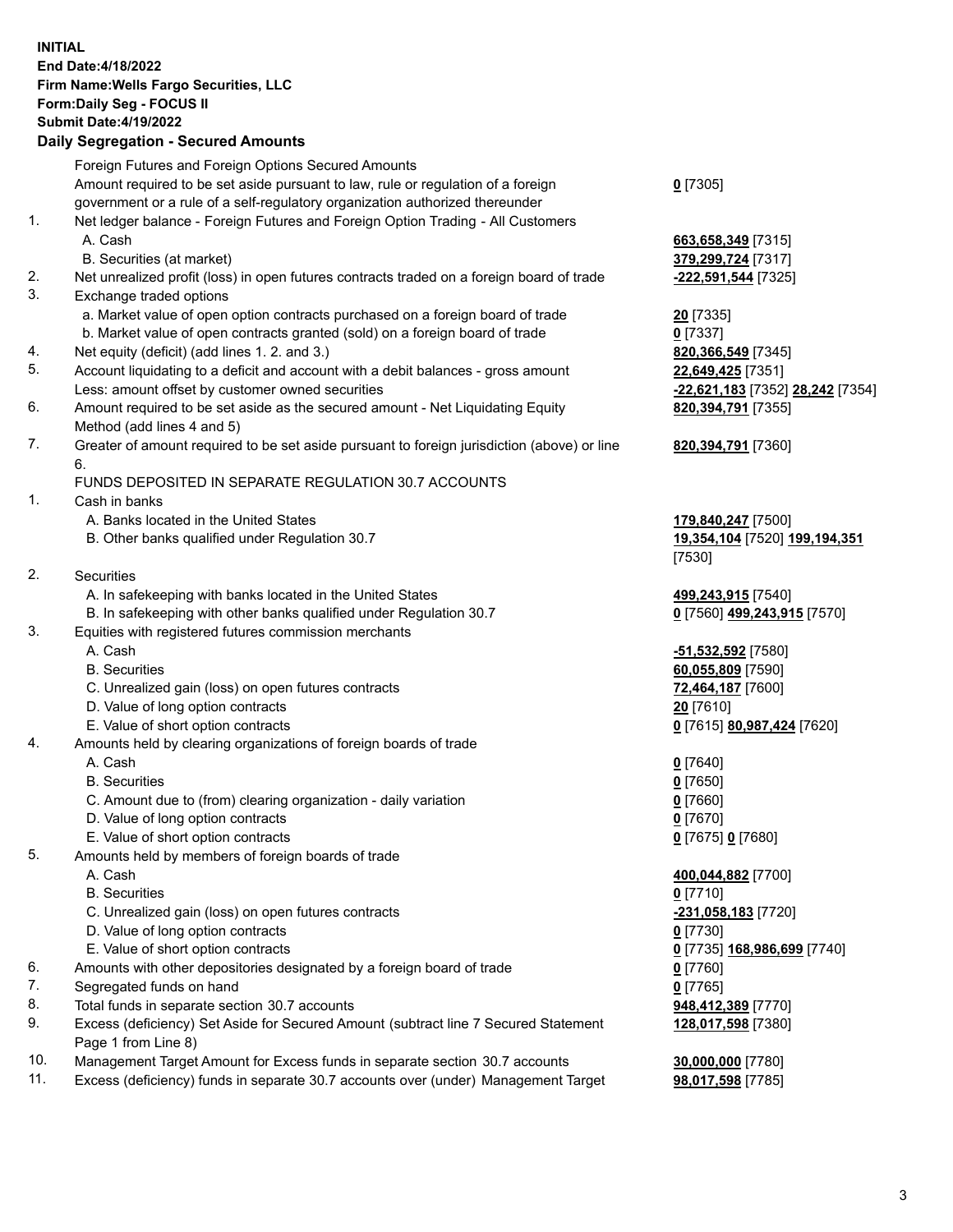**INITIAL End Date:4/18/2022 Firm Name:Wells Fargo Securities, LLC Form:Daily Seg - FOCUS II Submit Date:4/19/2022 Daily Segregation - Segregation Statement** SEGREGATION REQUIREMENTS(Section 4d(2) of the CEAct) 1. Net ledger balance A. Cash **3,152,832,193** [7010] B. Securities (at market) **1,933,616,945** [7020] 2. Net unrealized profit (loss) in open futures contracts traded on a contract market **842,803,271** [7030] 3. Exchange traded options A. Add market value of open option contracts purchased on a contract market **6,898,801,000** [7032] B. Deduct market value of open option contracts granted (sold) on a contract market **-6,511,812,469** [7033] 4. Net equity (deficit) (add lines 1, 2 and 3) **6,316,240,940** [7040] 5. Accounts liquidating to a deficit and accounts with debit balances - gross amount **122,322,409** [7045] Less: amount offset by customer securities **-49,297,044** [7047] **73,025,365** [7050] 6. Amount required to be segregated (add lines 4 and 5) **6,389,266,305** [7060] FUNDS IN SEGREGATED ACCOUNTS 7. Deposited in segregated funds bank accounts A. Cash **72,614,610** [7070] B. Securities representing investments of customers' funds (at market) **625,816,358** [7080] C. Securities held for particular customers or option customers in lieu of cash (at market) **318,167,657** [7090] 8. Margins on deposit with derivatives clearing organizations of contract markets A. Cash **3,031,416,024** [7100] B. Securities representing investments of customers' funds (at market) **124,037,069** [7110] C. Securities held for particular customers or option customers in lieu of cash (at market) **1,615,449,288** [7120] 9. Net settlement from (to) derivatives clearing organizations of contract markets **643,633,213** [7130] 10. Exchange traded options A. Value of open long option contracts **6,898,801,000** [7132] B. Value of open short option contracts **-6,511,812,469** [7133] 11. Net equities with other FCMs A. Net liquidating equity **0** [7140] B. Securities representing investments of customers' funds (at market) **0** [7160] C. Securities held for particular customers or option customers in lieu of cash (at market) **0** [7170] 12. Segregated funds on hand **0** [7150] 13. Total amount in segregation (add lines 7 through 12) **6,818,122,750** [7180] 14. Excess (deficiency) funds in segregation (subtract line 6 from line 13) **428,856,445** [7190] 15. Management Target Amount for Excess funds in segregation **105,000,000** [7194]

16. Excess (deficiency) funds in segregation over (under) Management Target Amount Excess

**323,856,445** [7198]